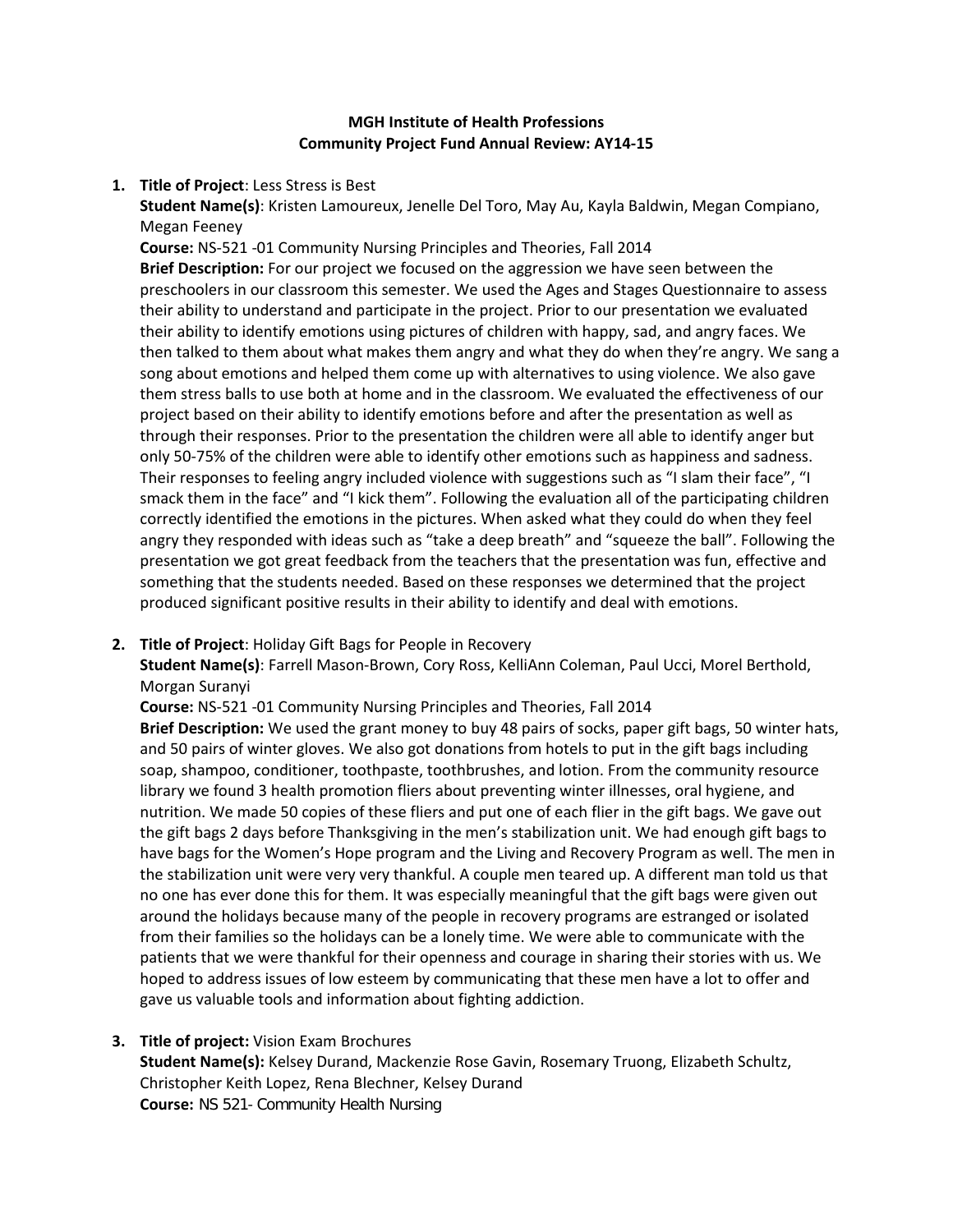**Brief description:** The project we have conducted at Orchard Gardens Elementary School consisted of doing vision screening for each of the students here. We tested  $4<sup>th</sup>$  grade and up for nearsightedness, farsightedness, weight and height. We screened the kindergarten through 3<sup>rd</sup> grade for nearsightedness, farsightedness and stereopsis. After completing all of the vision screenings, we have made a brochure to send home with each of the students who failed the screening. Each brochure has a number of vision exam clinics in each major neighborhood of Boston (Roxbury, South Boston, East Boston, South End and Dorchester) and their contact information, hours, directions/T access and interpretation into different languages. We also included all of the languages that are spoken at the clinic to ease the process of deciding where to go.

### **4. Title of project:** Elder Health at Robert A Georgine Towers

**Student Name(s):** Nikita Bourque, Katelyn Ackles, Remy Bergeron, Andrea Roy, Carlie Holmes, Lisa Chung

### **Course:** NS 521 Community Health Nursing

**Brief description:** This semester we are working with the elders at the Robert A. Georgine Towers who live independently in the community of Charlestown. The manager states that there are 58 residents in the building. The youngest resident is 64 and the eldest is 93. The residents are broken down into two categories, "Frail" and "At Risk". An individual is considered "Frail" if they require two or more services. An "At Risk" individual is a resident who requires three or more services. 50% of the population is Chinese and Chinese speaking and the other 50% is Caucasian and English speaking. With this population, we plan to engage community members in activities that cross language and cultural barriers in an effort to bring the community together and promote socialization among the elders. We plan to utilize the indoor and outdoor

community spaces to hold events that will focus on increasing their activity level and improving their health education in an effort to promote healthy living. Some of the activities we plan to implement include a weekly Blood Pressure Clinic, Zentangle Meditation, Apartment Wide Cookout, Tai Chi and a Foot Care Clinic. The funds we are requesting will go towards the supplies needed to perform our weekly activities. Our estimated budget per week is \$25.00 with a total of 6 weeks on site leading to a total cost for the semester of \$150.00. This is our average weekly budget as different activities will incur more cost than others. For example, the Dance Lesson will be low cost while the Apartment-Wide Cookout will require more than the \$25.00 allotted per week.

### **5. Title of project:** Barn Babies

**Student Name(s):** Stephanie Chiappa, Anne Bayerle, David Cornette, Jamie Stein, Willada Loch **Course: NS 664-01** Community Principle Theories

**Brief description**: Barn Babies - is a traveling petting zoo. We are looking to fund the visit from the Barn Babies company to the Zelma Lacey Assisted Living in Charlestown. They bring over 20 baby animals: bunnies, chicks, diapered pot belly pigs, diapered goats, kittens, puppies, and others. Research has discovered that human and animal interaction can improve a person's social, emotional, physical function. The purpose is to engage residents in an activity to get them out of their rooms and participate in a community event with over 66 residents. The main problem we identified with this population of older adults is their risk for isolation. This project will encourage psychosocial wellness and bring a sense of community to the residents. We are going to take pictures and engage with the residents in the activity. Our objective is to introduce this service to the facility and start the assisted living to continue with these visits throughout the year to help bring joy to the residents by increasing their overall psychosocial wellness.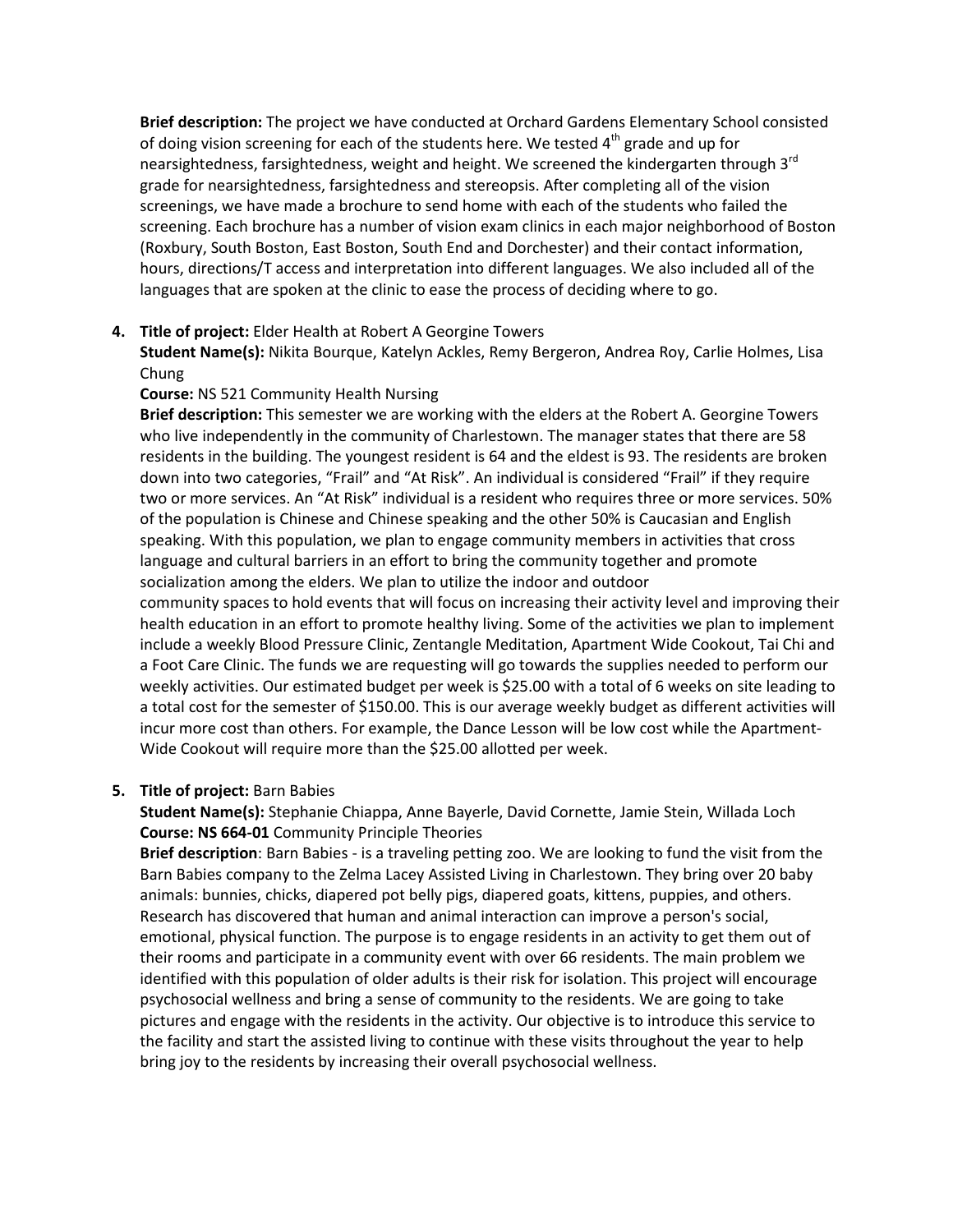- **6. Title of project:** Clinical Intervention of Health Teaching at Rogerson Adult Day Center **Student Name(s):** Carlos Covarrubias, Mavis O'Mensah, Francine Williams, Solomon Raji, Joe Golden, Andrew Sherburne **Course:** NS-521-03 Community Health Nursing **Brief description:** A health fair of short presentations on: foot care for diabetics, home safety, infection prevention, oral care, and personal hygiene for older adults at the Rogerson Adult Day Health Center.
- **7. Title of project:** Safety in the Community presentation to Rogerson House **Student Name(s):** Anthony Gross, Krista Scorsune, Victoria Rios, Katy Bitner, Tram Tran, Sana Muqqadus **Course:** NS 664-01 Community Principle Theories **Brief description:** Presenting safety tips in the form of a game show to clients of adult day care facility - Rogerson House.
- **8. Title of project:** Health Promotion Final Project for Community Clinical **Student Name(s):** Allison Kassel, Logan Poole, Hayley Schiloski, Catherine Bacolod, Louisa Harrison **Course: NS521-** Community Nursing Principles and Theories **Brief description:** We would like to focus on building social/emotional skills in the classroom, which the students can take forward with them as they grow up outside of the walls of the Kennedy Center too. We have observed one of the largest challenges facing this age group (3-5) is conflict resolution, thus this is where we would like to focus our attention. We are planning to implement a lesson plan that is made of four major parts: (1) an visual display of common emotions felt during conflict (story book, to leave in each classroom upon finishing), (2) going around and sharing what makes us angry/mad/sad, (3) securing this discussion with paper plate emotion recognition, and (3) discussion on ways to handle conflicts displayed on a poster (to be left in each classroom), with suggestions of what one might do before going to an adult (for example, deep breathing, walking away, saying how you feel, etc.The materials used may include paper plates to display emotions, popsicle sticks to hold paper plate faces, book to read and leave in classroom, markers, crayons, and a poster left in the room. We are hoping to implement this exercise in the 3 classrooms in which we currently observe/assist on the morning of July 23, 2015.
- **9. Title of project:** Improving Health Through Community Engagement **Student Name(s):** Qingyu Zhong, Nhi Tran, Esther Jarvis, Benjamin Yu, Nickalaus Swan, Sarah Moy **Course:** NS-664 Community Health

**Brief description:** Ferrin St. Housing provides independent residential housing for low-income older adults in the Charlestown area. For our Community Health clinical rotation, our team of 1st year DEN students spends Tuesday mornings with the residents, taking blood pressures and leading different activities that promote "Health through Community Engagement". The Ferrin St. residents are of different ethnic backgrounds (with about 50% being of Chinese descent) and our goal is to help them engage with their fellow residents despite language and cultural barriers. We have a repertoire of activities planned including a social breakfast, group Tai Chi, and gardening.We anticipate 25 residents to attend and the grant will go directly to funding the group activities.

**10. Title of project:** Improving Patient-Primary Care Physician Communication **Student Name(s):** Michelle Kosinski, Ian Doherty, Maggie Leung, Alexia Marcous, Estella Soohoo **Course:** NS 521-01 Community Nursing Principles and Theories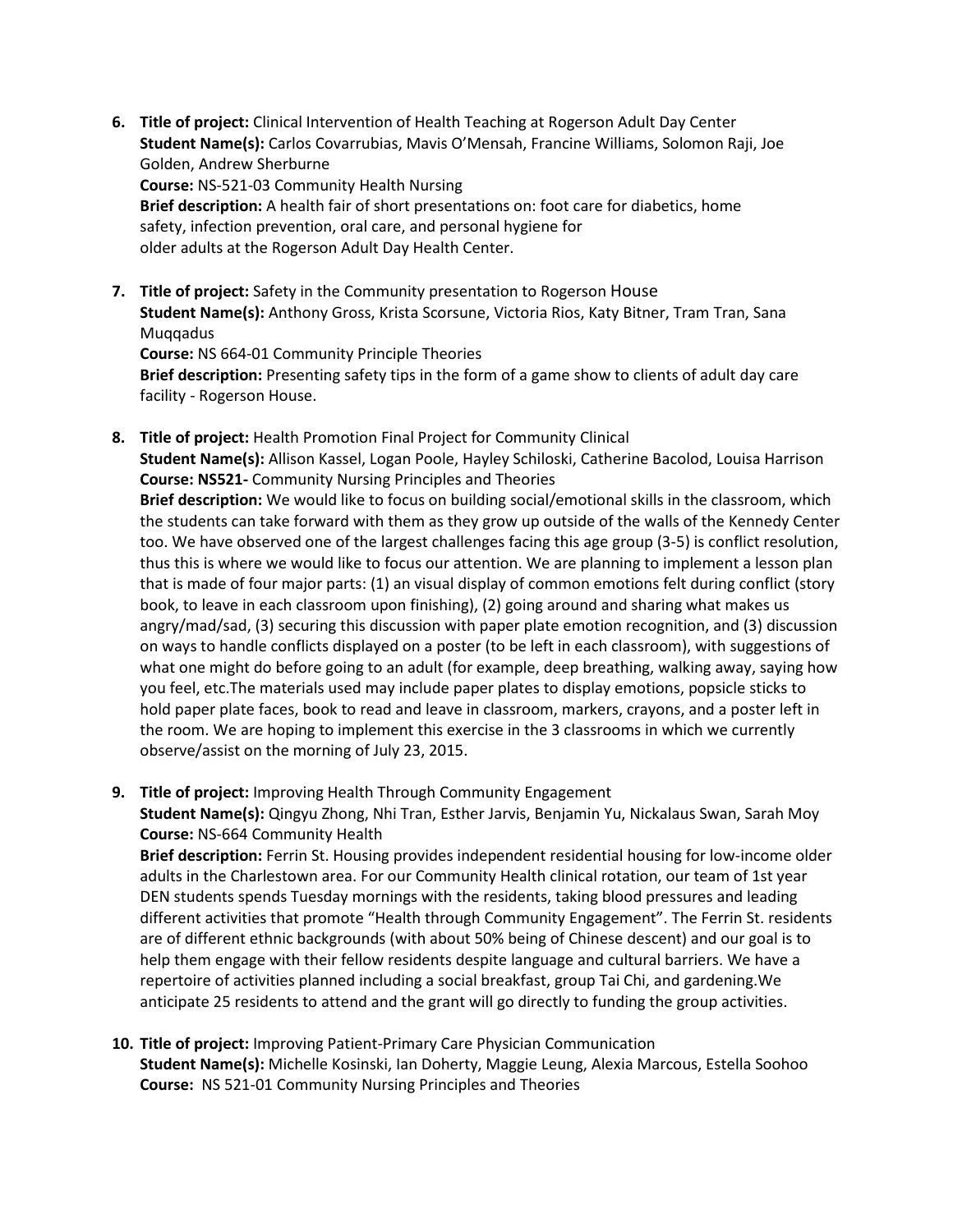**Brief description:** After assessing this community, we have determined that the elders in this independent living facility have a knowledge deficit in their approach to primary physician visits. This project will develop a tool to better facilitate patient/pcp communication and outcomes. Specifically including a means of recording questions prior to the visit, improving information retention and accuracy of information given by the physician, and improving adherence to medical and nursing interventions. Teaching will include the residence knowledge of how to approach the physician, how to develop questions to ask the physician, knowledge about identifying all the medications they use including OTCs and herbs, identifying the side effects they are experiencing, and identifying any problems they are having. We have also determined there is a deficit with medication adherence. Residence have identified they do not like to take certain medications or sometimes forget to take some medications. This project will develop a chart so the residence can have a color-coordinated system of what to take and when to take it. The times of the medications will be determined by the patient's normal daily schedule. We will also provide weekly pillboxes to those who do not have them so they can have their medication laid out for the week.

### **11. Title of project:** Holiday Gift Bags for people in Recovery

**Student Name(s):** Farrell Mason-Brown, Cory Ross, KelliAnn Coleman, Paul Ucci, Morel Berthold, Morgan Suranyi

**Course:** NS 521-01 Community Nursing Principles and Theories

**Brief description:** We are planning on putting together gift bags with supplies such as shampoo, conditioner, toothpaste, hats, mittons, healthy food options such as oranges. We already have shampoo, conditioner, and soap supplies from our instructor Donna White. We are also starting a coat drive at IHP but we will not need funds for this aspect of the project. We will give these gift bags out before the holidays to show our appreciation and support of the patients in drug recovery programs. The number of recipients will be 50 patients. This will take place in the recovery programs at Shattuck Hospital.

# **12. Title of project: Foot Care Clinic**

**Student Name(s):** Jessilyn Haines, Julia Miles, Hannah Peterson, Kaitlin Picard, Marco Felipe Ribeiro, Melanie Rotty

### **Course:**

**Brief description:** One March 31, 2015 Barb Giles' Community Health Clinical Group ran a foot clinic for the men and women at the Cardinal Medeiros Center in Boston. The Medeiros Center provides services for homeless and marginally housed men and women in the Boston area. Throughout the morning, 26 participants who attended the clinic were able to soak and clean their feet. The nursing students, along with Barb Giles, provided assessment, treatment, referrals, and education about foot care as the participants soaked their feet. We saw a variety of foot issues including over grown nails, fungal infections, ulcers, and diabetic neuropathy. The participants received "Goody Bags" designed by the clinical group with clean socks, foot cream, other personal hygiene items, and some snacks. The clinic was a huge success. It provided a valued service to the population at the Medeiros Center and a great learning opportunity for the student nurses.

### **13. Title of project:** Flu Prevention

**Student Name(s):** Alexa Mitton, Casey Carnini, Elizabeth Green, Jesus Silva, Caitlyn Walker, Jillian Wool, Virginia Lee

**Course:** NS 521-01 Community Nursing Principles and Theories

**Brief description:** This semester in community we are working at PACE, an elder day program. One of the major issues that our sites have asked us to work on is Flu information, prevention and